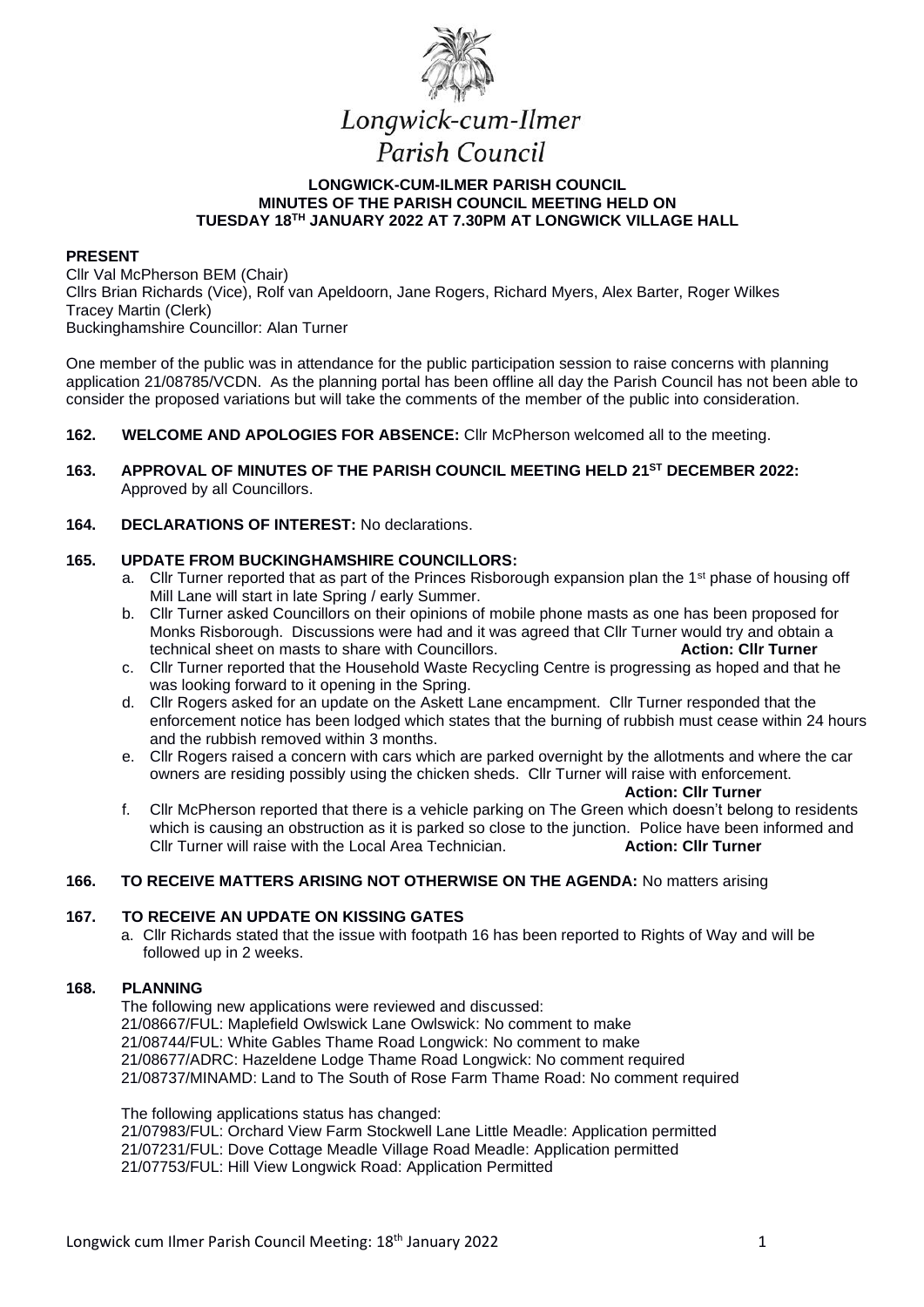

# Longwick-cum-Ilmer Parish Council

#### **169. TO NOTE ACCOUNTS FOR PAYMENT IN ACCORDANCE WITH THE BUDGET**  The following payments were presented for approval.

| Payee<br><b>Tracey Martin</b> | <b>Net</b><br>£503.23 | <b>VAT</b> | <b>Gross</b><br>£503.23 | <b>Comment</b><br>Salary                                    |
|-------------------------------|-----------------------|------------|-------------------------|-------------------------------------------------------------|
| <b>Tracey Martin</b>          | £51.99                |            | £51.99                  | Mobile Top up, Home<br>Allowance, Tree disposal & batteries |
| <b>DCK Payroll Solutions</b>  | £25.00                | £5.00      | £30.00                  | Dec Payroll Processing                                      |
| Tea at Three                  | £200.00               |            | £200.00                 | Grant approved 21/12/21                                     |
| <b>Shield Maintenance</b>     | £143.00               | £28.60     | £171.60                 | <b>Bin Emptying</b>                                         |
| Camsec                        | £20.83                | £4.17      | £25.00                  | <b>SIM Line Rental</b>                                      |
| <b>Print Now</b>              | £262.89               |            | £262.89                 | 14 Copies of Transport Vision<br>printed and bound          |
| <b>Total</b>                  | £1206.94              | £37.77     | £1244.71                |                                                             |

Due to late arrival the following invoices were also presented for approval:

| Buckinghamshire Council £5,000.00 |        | £5.000.00 | <b>Cessation Deficit</b> |
|-----------------------------------|--------|-----------|--------------------------|
| <b>WDALC</b>                      | £10.00 | £10.00    | 22/23 Subscription       |

- a. Cllr McPherson reported that she could not see the benefit of the Parish Council remaining a member of WDALC. Discussions were had and it was agreed to not renew the WDALC membership. Clerk to inform WDALC Chairman. **WDALC Chairman.**
- b. All payments apart from the WDALC invoice were approved.

## **170. TO DISCUSS JUBILEE CELEBRATIONS AND ALLOCATE A BUDGET**

a. Cllr McPherson reported that the next meeting of the Working Group would take place on the  $8<sup>th</sup>$ February and notes of the previous meeting had been circulated to Councillors.

## **171. TO RECEIVE AN UPDATE ON THE TRAFFIC CALMING PROJECT**

- a. Cllr McPherson reported that the final report from Transport Initiative had been circulated although it is a working document and will be subject to updating in the future.
- b. The main issue seemed to be speeding and speed limits so Cllr McPherson and Cllr Richards will be driving around plotting a plan of where speeds should be reduced, prior to a presentation to Buckinghamshire Council shortly.
- c. Cllr McPherson stated that the Working Group will be having a meeting in early February to discuss the next steps and then an additional Parish Council meeting will be arranged.

## **172. APPROVAL OF COMMUNITY RESILIENCE PLAN / EMERGENCY PLAN**

a. Cllr McPherson reported that there would be two versions of the Community Resilience Plan, one will be redacted and displayed on the website the other held by the Parish Council. Discussions were had on whether Councillors would like their phone numbers redacted. The Clerk reported that she is awaiting updated Buckinghamshire Council's resilience contacts. Subject to the redaction of some Councillors phone numbers and the updated Buckinghamshire details the Community Resilience Plan was approved.

## **173. TO CONSIDER AND APPROVE PID FOR TOLL BAR CORNER, LONGWICK JUNCTION IMPROVEMENT AT A TOTAL COST OF £11,677.65 AND FUNDED 50% BY THE PARISH COUNCIL AND 50% BY THE COMMUNITY BOARDS**

a. The PID had been circulated ahead of the meeting for Councillors to consider. A vote was taken and all councillors were in favour of approving the PID. Clerk to confirm to the Community Board Co-ordinator. **Action: Clerk** 

## **174. TO CONSIDER COSTINGS FOR ADDITIONAL PLAYGROUND EQUIPMENT AND A PICNIC BENCH**

a. The Clerk reported that herself and Cllr Barter are meeting onsite with a playground company next week in order for them to measure the area and advice on suitable equipment.